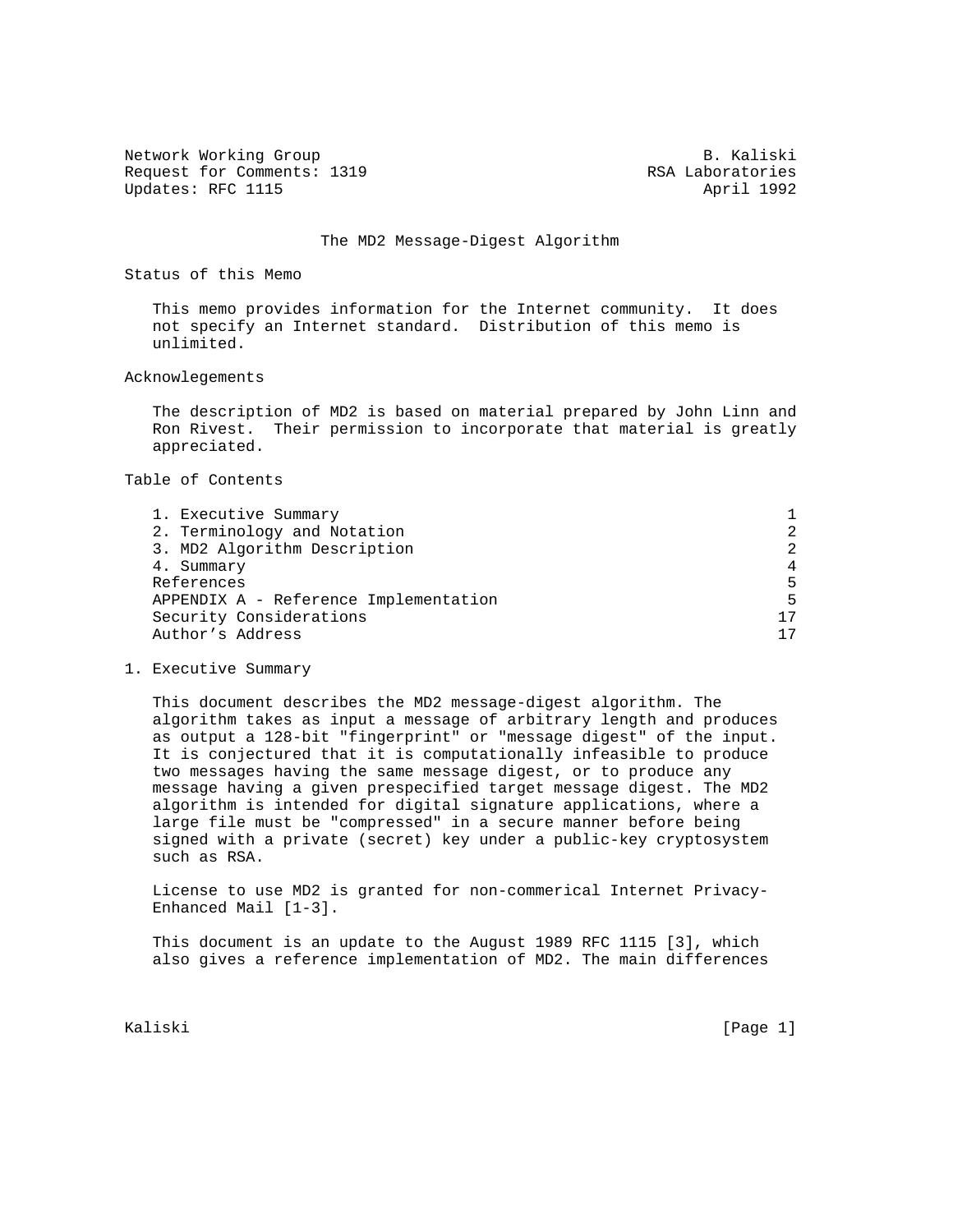are that a textual description of MD2 is included, and that the reference implementation of MD2 is more portable.

For OSI-based applications, MD2's object identifier is

 md2 OBJECT IDENTIFIER ::= iso(1) member-body(2) US(840) rsadsi(113549) digestAlgorithm(2)  $2$ }

 In the X.509 type AlgorithmIdentifier [4], the parameters for MD2 should have type NULL.

2. Terminology and Notation

In this document, a "byte" is an eight-bit quantity.

 Let x\_i denote "x sub i". If the subscript is an expression, we surround it in braces, as in  $x_{i+1}$ . Similarly, we use  $\wedge$  for superscripts (exponentiation), so that  $x^i$  denotes x to the i-th power.

Let X xor Y denote the bit-wise XOR of X and Y.

3. MD2 Algorithm Description

 We begin by supposing that we have a b-byte message as input, and that we wish to find its message digest. Here b is an arbitrary nonnegative integer; b may be zero, and it may be arbitrarily large. We imagine the bytes of the message written down as follows:

 $m_0 m_1 ... m_{b-1}$ 

 The following five steps are performed to compute the message digest of the message.

3.1 Step 1. Append Padding Bytes

 The message is "padded" (extended) so that its length (in bytes) is congruent to 0, modulo 16. That is, the message is extended so that it is a multiple of 16 bytes long. Padding is always performed, even if the length of the message is already congruent to 0, modulo 16.

 Padding is performed as follows: "i" bytes of value "i" are appended to the message so that the length in bytes of the padded message becomes congruent to 0, modulo 16. At least one byte and at most 16 16 bytes are appended.

 At this point the resulting message (after padding with bytes) has a length that is an exact multiple of 16 bytes. Let M[0 ... N-1] denote

Kaliski [Page 2]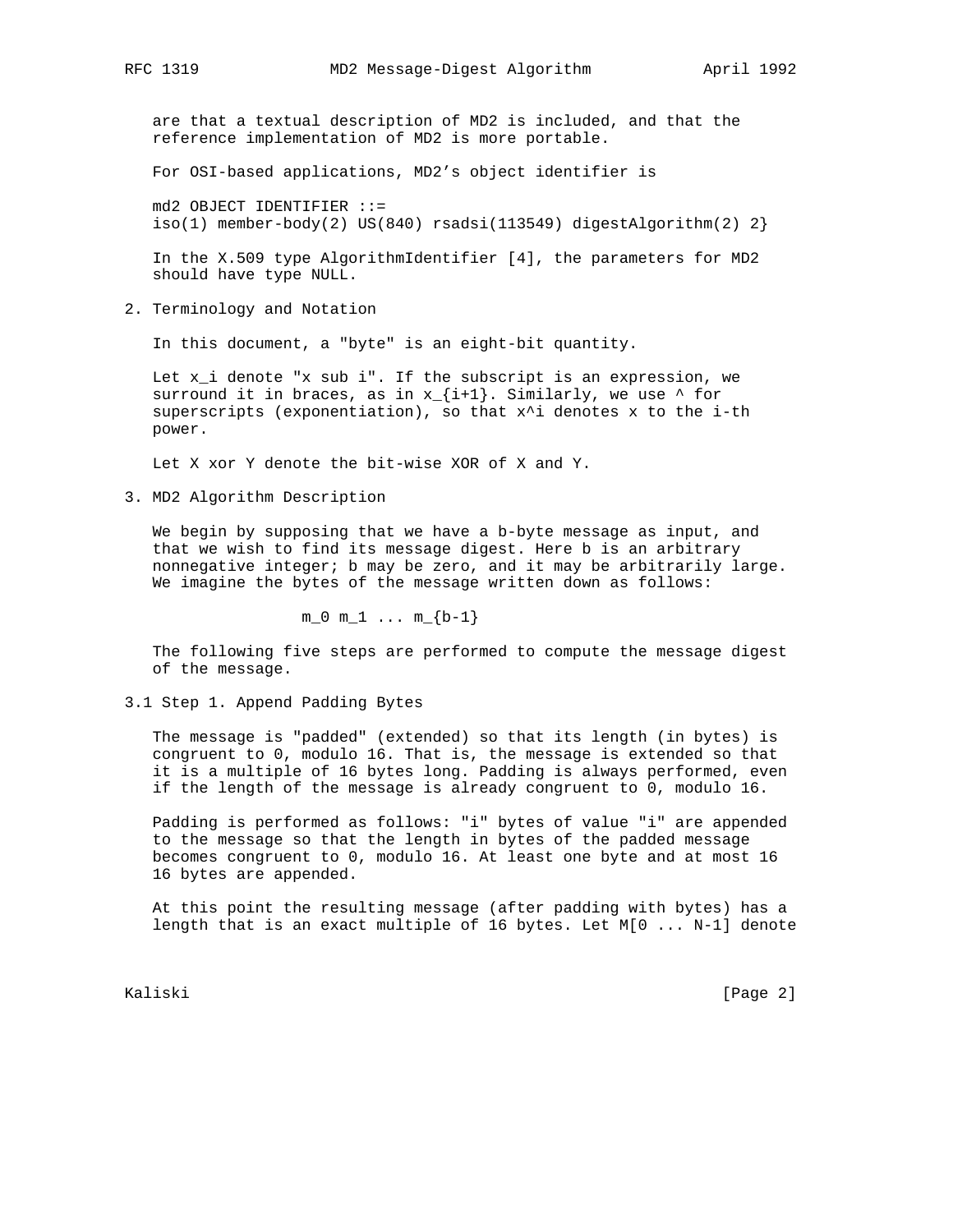the bytes of the resulting message, where N is a multiple of 16.

3.2 Step 2. Append Checksum

 A 16-byte checksum of the message is appended to the result of the previous step.

 This step uses a 256-byte "random" permutation constructed from the digits of pi. Let S[i] denote the i-th element of this table. The table is given in the appendix.

Do the following:

 /\* Clear checksum. \*/ For  $i = 0$  to 15 do: Set C[i] to 0. end /\* of loop on i \*/ Set L to 0. /\* Process each 16-word block. \*/ For  $i = 0$  to  $N/16-1$  do /\* Checksum block i. \*/ For  $j = 0$  to 15 do Set c to M[i\*16+j]. Set C[j] to S[c xor L].

Set L to C[j]. end /\* of loop on j \*/ end /\* of loop on i \*/

 The 16-byte checksum C[0 ... 15] is appended to the message. Let M[0 with checksum), where  $N' = N + 16$ .

3.3 Step 3. Initialize MD Buffer

 A 48-byte buffer X is used to compute the message digest. The buffer is initialized to zero.

Kaliski [Page 3]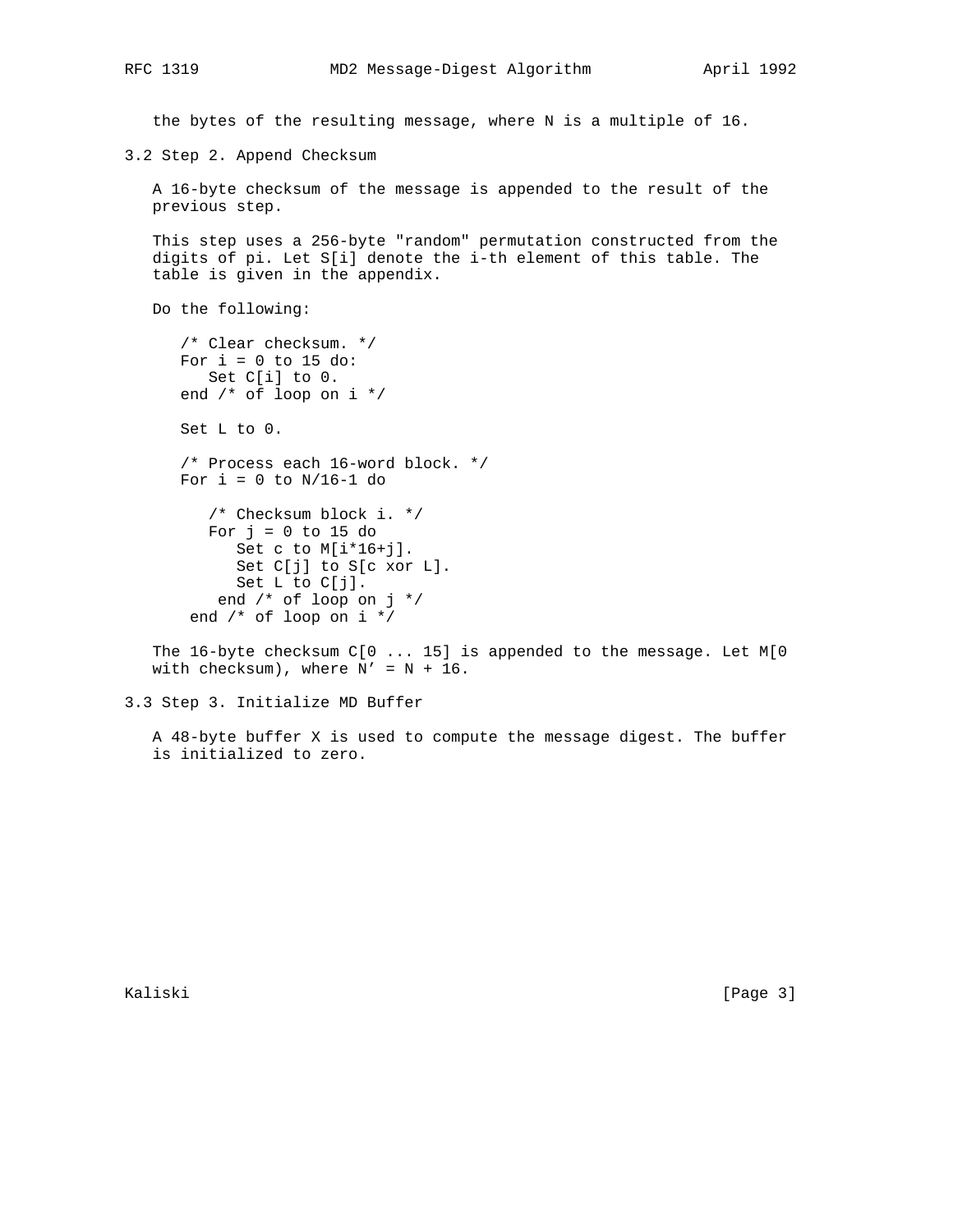```
3.4 Step 4. Process Message in 16-Byte Blocks
    This step uses the same 256-byte permutation S as step 2 does.
    Do the following:
       /* Process each 16-word block. */
      For i = 0 to N'/16-1 do
          /* Copy block i into X. */
         For j = 0 to 15 do
             Set X[16+j] to M[i*16+j].
             Set X[32+j] to (X[16+j] xor X[j]).
           end /* of loop on j */
          Set t to 0.
         /* Do 18 rounds. */For j = 0 to 17 do
             /* Round j. */
            For k = 0 to 47 do
               Set t and X[k] to (X[k] xor S[t]).
             end /* of loop on k */
             Set t to (t+j) modulo 256.
          end /* of loop on j */
       end /* of loop on i */
```
3.5 Step 5. Output

The message digest produced as output is  $X[0...15]$ . That is, we begin with X[0], and end with X[15].

 This completes the description of MD2. A reference implementation in C is given in the appendix.

4. Summary

 The MD2 message-digest algorithm is simple to implement, and provides a "fingerprint" or message digest of a message of arbitrary length. It is conjectured that the difficulty of coming up with two messages having the same message digest is on the order of 2^64 operations, and that the difficulty of coming up with any message having a given message digest is on the order of 2^128 operations. The MD2 algorithm has been carefully scrutinized for weaknesses. It is, however, a relatively new algorithm and further security analysis is of course

Kaliski [Page 4]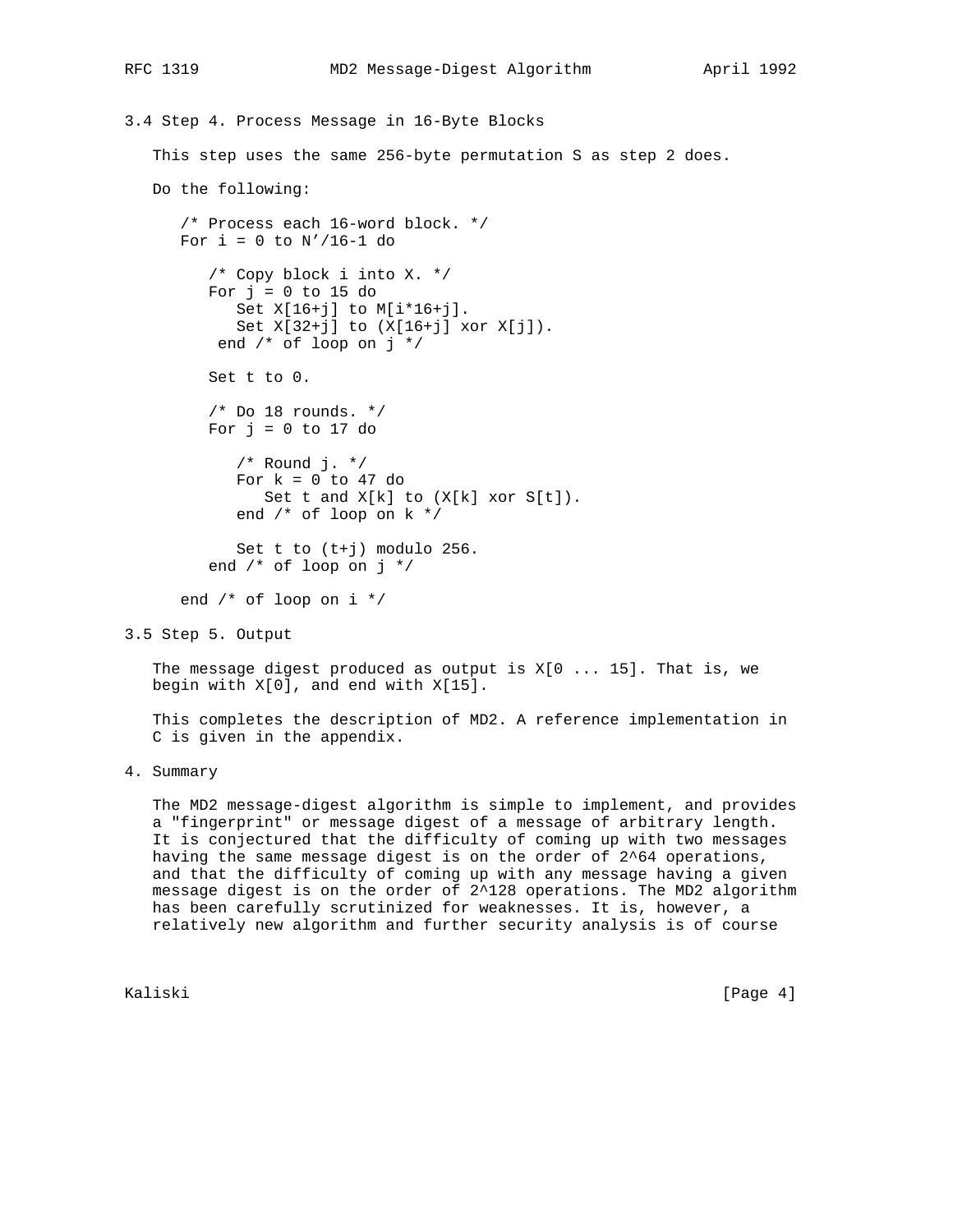justified, as is the case with any new proposal of this sort.

## References

- [1] Linn, J., "Privacy Enhancement for Internet Electronic Mail: Part I -- Message Encipherment and Authentication Procedures", RFC 1113, DEC, IAB Privacy Task Force, August 1989.
- [2] Kent, S., and J. Linn, "Privacy Enhancement for Internet Electronic Mail: Part II -- Certificate-Based Key Management", RFC 1114, BBNCC, DEC, IAB Privacy Task Force, August 1989.
- [3] Linn, J., "Privacy Enhancement for Internet Electronic Mail: Part III -- Algorithms, Modes, and Identifiers", RFC 1115 DEC, IAB Privacy Task Force, August 1989.
- [4] CCITT Recommendation X.509 (1988), "The Directory Authentication Framework".

APPENDIX A - Reference Implementation

 This appendix contains the following files taken from RSAREF: A Cryptographic Toolkit for Privacy-Enhanced Mail:

global.h -- global header file

md2.h -- header file for MD2

md2c.c -- source code for MD2

For more information on RSAREF, send email to <rsaref@rsa.com>.

The appendix also includes the following file:

mddriver.c -- test driver for MD2, MD4 and MD5

The driver compiles for MD5 by default but can compile for MD2 or MD4 if the symbol MD is defined on the C compiler command line as 2 or 4.

A.1 global.h

/\* GLOBAL.H - RSAREF types and constants \*/

/\* PROTOTYPES should be set to one if and only if the compiler supports function argument prototyping. The following makes PROTOTYPES default to 0 if it has not already been defined with C compiler flags.

Kaliski [Page 5]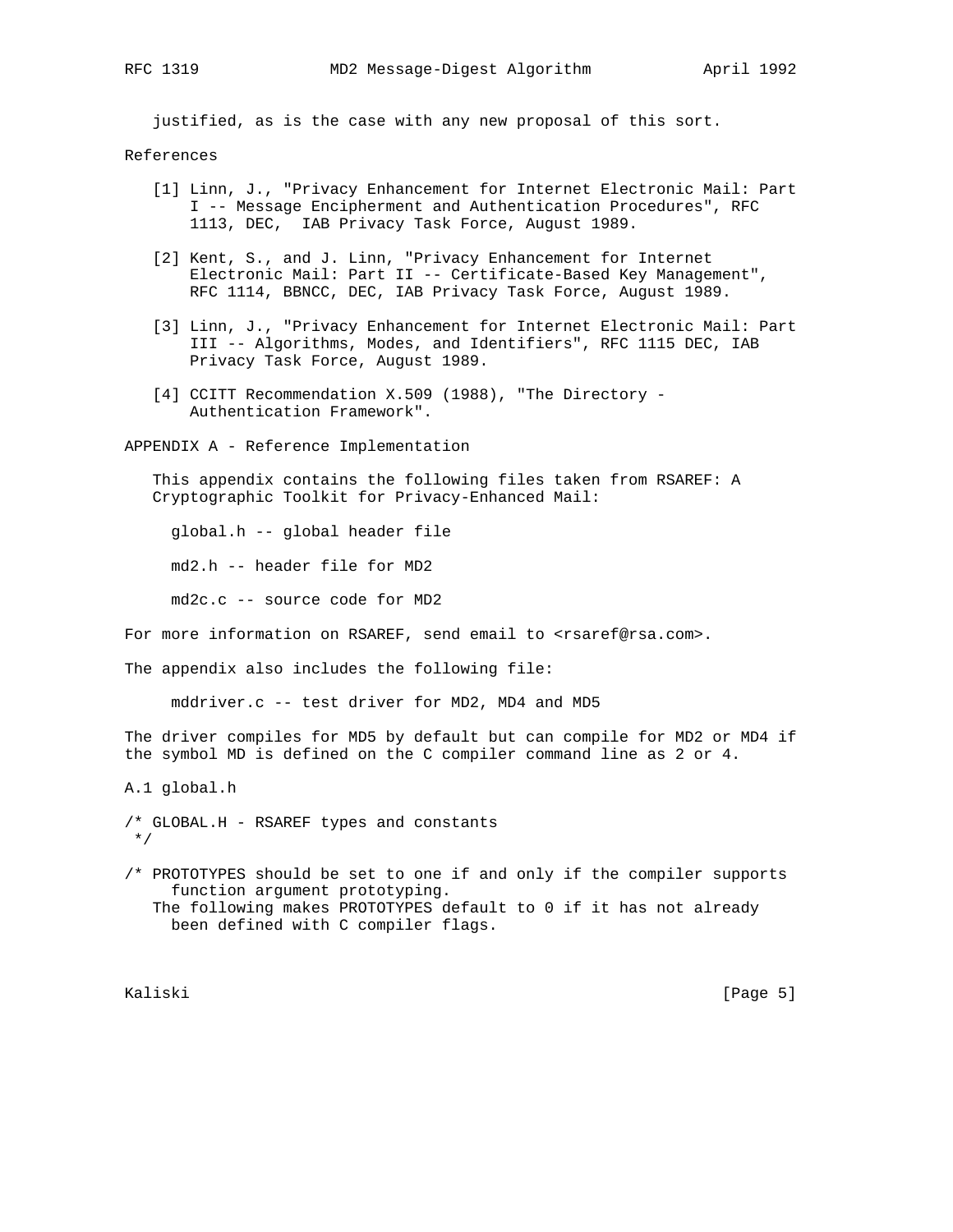\*/ #ifndef PROTOTYPES #define PROTOTYPES 0 #endif /\* POINTER defines a generic pointer type \*/ typedef unsigned char \*POINTER; /\* UINT2 defines a two byte word \*/ typedef unsigned short int UINT2; /\* UINT4 defines a four byte word \*/ typedef unsigned long int UINT4; /\* PROTO\_LIST is defined depending on how PROTOTYPES is defined above. If using PROTOTYPES, then PROTO\_LIST returns the list, otherwise it returns an empty list. \*/ #if PROTOTYPES #define PROTO\_LIST(list) list #else #define PROTO\_LIST(list) () #endif A.2 md2.h /\* MD2.H - header file for MD2C.C \*/ /\* Copyright (C) 1990-2, RSA Data Security, Inc. Created 1990. All rights reserved. License to copy and use this software is granted for non-commercial Internet Privacy-Enhanced Mail provided that it is identified as the "RSA Data Security, Inc. MD2 Message Digest Algorithm" in all material mentioning or referencing this software or this function. RSA Data Security, Inc. makes no representations concerning either the merchantability of this software or the suitability of this software for any particular purpose. It is provided "as is" without express or implied warranty of any kind. These notices must be retained in any copies of any part of this documentation and/or software. \*/

Kaliski [Page 6]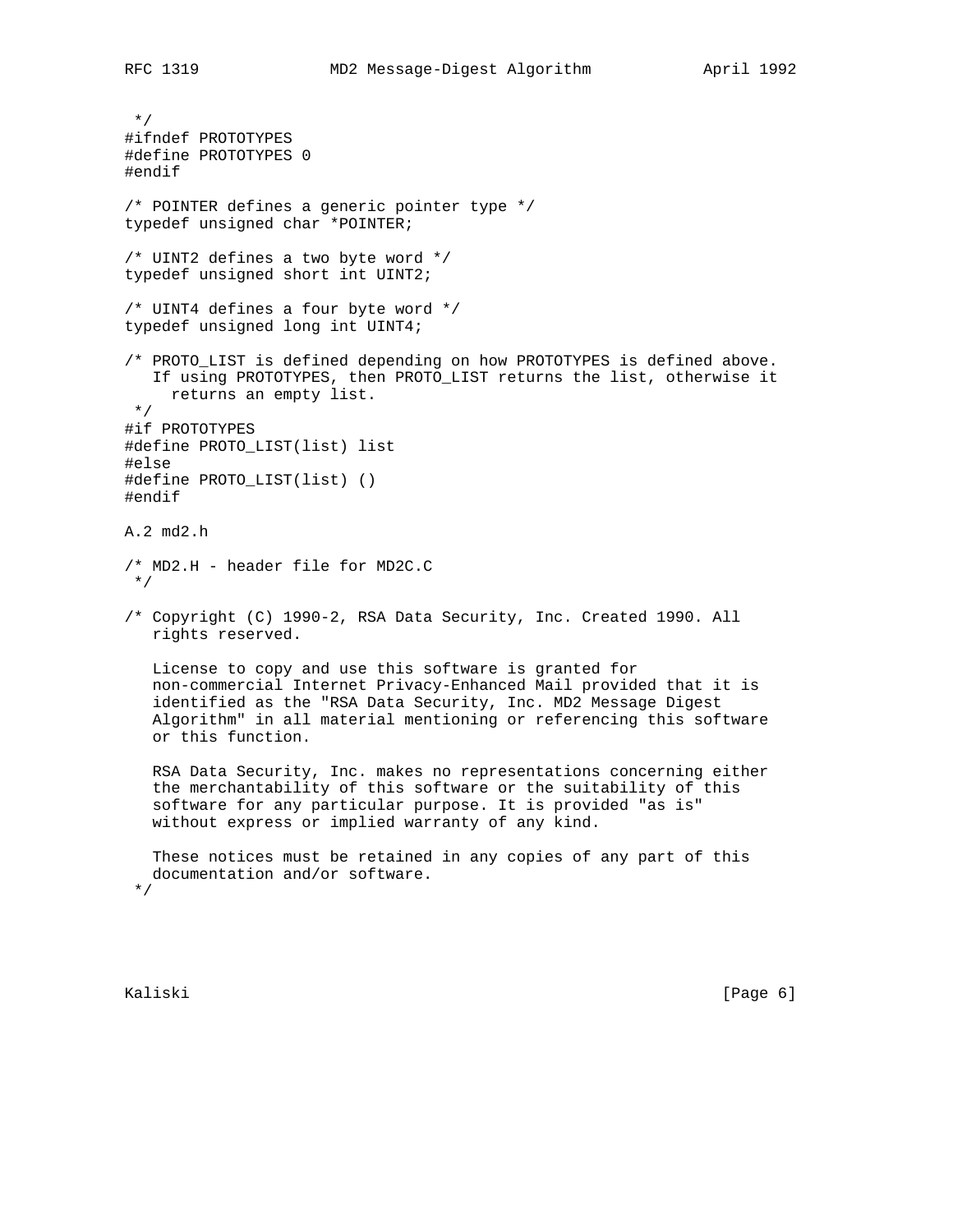typedef struct { unsigned char state[16];  $\frac{1}{2}$  /\* state \*/ unsigned char checksum[16];  $\frac{1}{2}$  /\* checksum \*/ unsigned int count;  $\frac{1}{2}$  /\* number of bytes, modulo 16 \*/ unsigned char buffer[16];  $\overline{y}$  /\* input buffer \*/ } MD2\_CTX; void MD2Init PROTO\_LIST ((MD2\_CTX \*)); void MD2Update PROTO\_LIST ((MD2\_CTX \*, unsigned char \*, unsigned int)); void MD2Final PROTO\_LIST ((unsigned char [16], MD2\_CTX \*)); A.3 md2c.c /\* MD2C.C - RSA Data Security, Inc., MD2 message-digest algorithm \*/ /\* Copyright (C) 1990-2, RSA Data Security, Inc. Created 1990. All rights reserved. License to copy and use this software is granted for non-commercial Internet Privacy-Enhanced Mail provided that it is identified as the "RSA Data Security, Inc. MD2 Message Digest Algorithm" in all material mentioning or referencing this software or this function. RSA Data Security, Inc. makes no representations concerning either the merchantability of this software or the suitability of this software for any particular purpose. It is provided "as is" without express or implied warranty of any kind. These notices must be retained in any copies of any part of this documentation and/or software. \*/ #include "global.h" #include "md2.h" static void MD2Transform PROTO\_LIST ((unsigned char [16], unsigned char [16], unsigned char [16])); static void MD2\_memcpy PROTO\_LIST ((POINTER, POINTER, unsigned int)); static void MD2\_memset PROTO\_LIST ((POINTER, int, unsigned int)); /\* Permutation of 0..255 constructed from the digits of pi. It gives a "random" nonlinear byte substitution operation. \*/ static unsigned char PI\_SUBST[256] = { 41, 46, 67, 201, 162, 216, 124, 1, 61, 54, 84, 161, 236, 240, 6,

Kaliski [Page 7]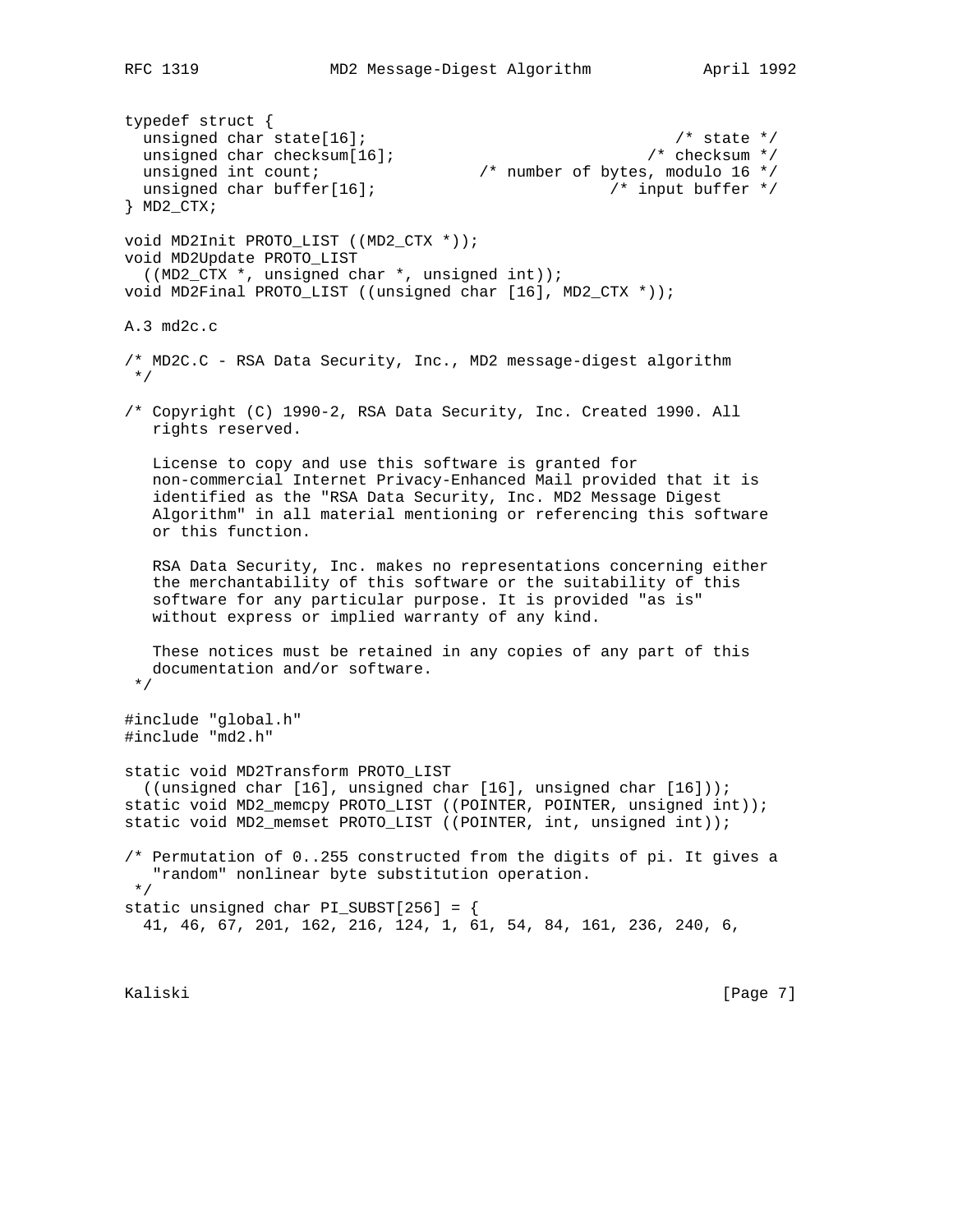```
 19, 98, 167, 5, 243, 192, 199, 115, 140, 152, 147, 43, 217, 188,
 76, 130, 202, 30, 155, 87, 60, 253, 212, 224, 22, 103, 66, 111, 24,
 138, 23, 229, 18, 190, 78, 196, 214, 218, 158, 222, 73, 160, 251,
   245, 142, 187, 47, 238, 122, 169, 104, 121, 145, 21, 178, 7, 63,
   148, 194, 16, 137, 11, 34, 95, 33, 128, 127, 93, 154, 90, 144, 50,
   39, 53, 62, 204, 231, 191, 247, 151, 3, 255, 25, 48, 179, 72, 165,
  181, 209, 215, 94, 146, 42, 172, 86, 170, 198, 79, 184, 56, 210,
   150, 164, 125, 182, 118, 252, 107, 226, 156, 116, 4, 241, 69, 157,
   112, 89, 100, 113, 135, 32, 134, 91, 207, 101, 230, 45, 168, 2, 27,
   96, 37, 173, 174, 176, 185, 246, 28, 70, 97, 105, 52, 64, 126, 15,
   85, 71, 163, 35, 221, 81, 175, 58, 195, 92, 249, 206, 186, 197,
   234, 38, 44, 83, 13, 110, 133, 40, 132, 9, 211, 223, 205, 244, 65,
   129, 77, 82, 106, 220, 55, 200, 108, 193, 171, 250, 36, 225, 123,
   8, 12, 189, 177, 74, 120, 136, 149, 139, 227, 99, 232, 109, 233,
  203, 213, 254, 59, 0, 29, 57, 242, 239, 183, 14, 102, 88, 208, 228,
   166, 119, 114, 248, 235, 117, 75, 10, 49, 68, 80, 180, 143, 237,
   31, 26, 219, 153, 141, 51, 159, 17, 131, 20
};
static unsigned char *PADDING[] = {
   (unsigned char *)"",
   (unsigned char *)"\001",
   (unsigned char *)"\002\002",
   (unsigned char *)"\003\003\003",
   (unsigned char *)"\004\004\004\004",
   (unsigned char *)"\005\005\005\005\005",
   (unsigned char *)"\006\006\006\006\006\006",
   (unsigned char *)"\007\007\007\007\007\007\007",
  (unsigned char *)"\010\010\010\010\010\010\010\010\010",
   (unsigned char *)"\011\011\011\011\011\011\011\011\011",
   (unsigned char *)"\012\012\012\012\012\012\012\012\012\012",
   (unsigned char *)"\013\013\013\013\013\013\013\013\013\013\013",
   (unsigned char *)"\014\014\014\014\014\014\014\014\014\014\014\014",
   (unsigned char *)
     "\015\015\015\015\015\015\015\015\015\015\015\015\015",
   (unsigned char *)
     "\016\016\016\016\016\016\016\016\016\016\016\016\016\016",
   (unsigned char *)
     "\017\017\017\017\017\017\017\017\017\017\017\017\017\017\017",
   (unsigned char *)
     "\020\020\020\020\020\020\020\020\020\020\020\020\020\020\020\020"
};
/* MD2 initialization. Begins an MD2 operation, writing a new context.
 */
void MD2Init (context)
MD2_CTX *context; /* context */
{
```
Kaliski [Page 8]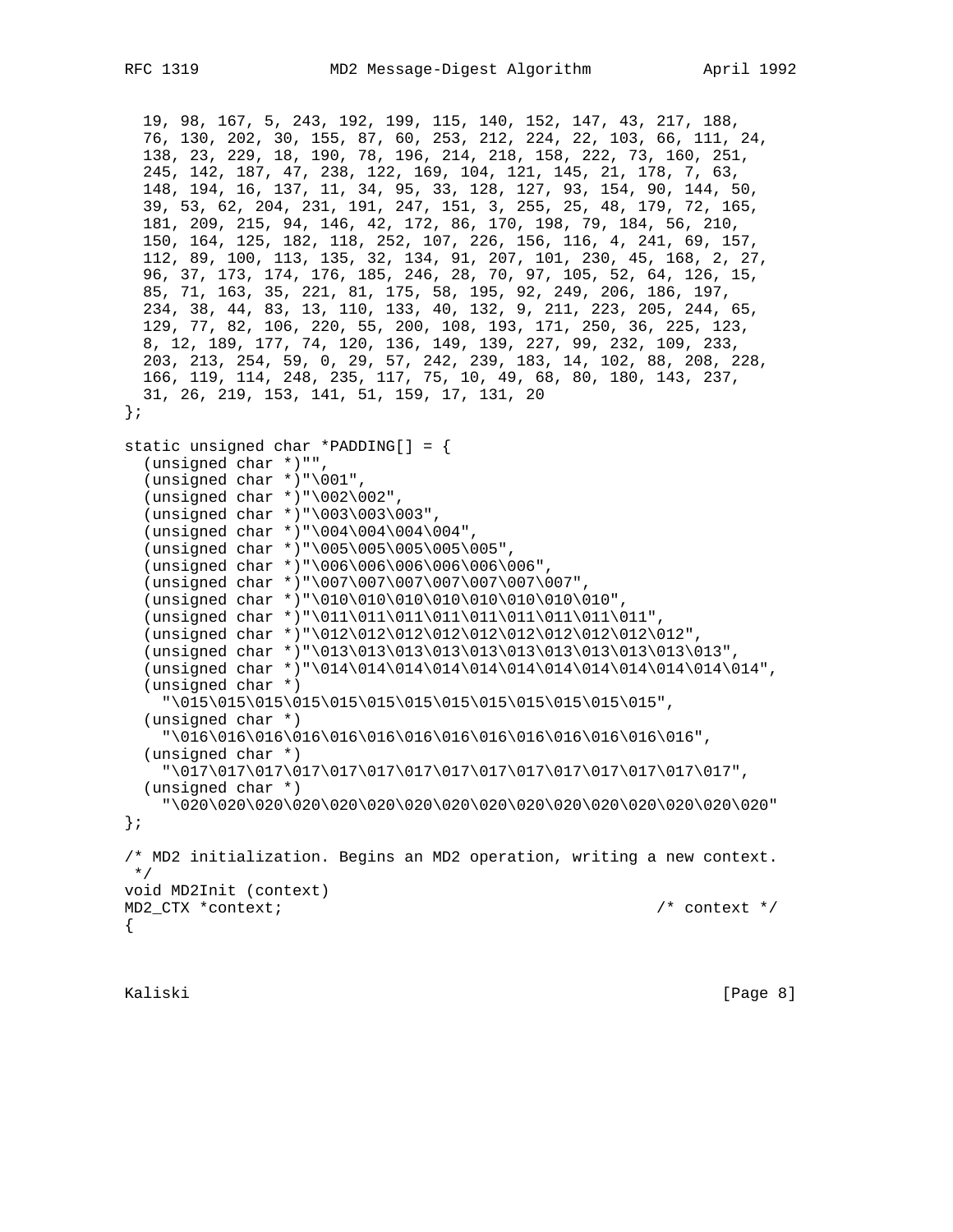```
 context->count = 0;
   MD2_memset ((POINTER)context->state, 0, sizeof (context->state));
  MD2_memset
     ((POINTER)context->checksum, 0, sizeof (context->checksum));
}
/* MD2 block update operation. Continues an MD2 message-digest
      operation, processing another message block, and updating the
      context.
  */
void MD2Update (context, input, inputLen)
MD2_CTX *context; \frac{1}{2} /* context */<br>unsigned char *input; \frac{1}{2} /* input block */
unsigned char *input;
unsigned int inputLen; \overline{\phantom{a}} /* length of input block */
{
  unsigned int i, index, partLen;
   /* Update number of bytes mod 16 */
   index = context->count;
  context->count = (index + inputLen) & 0xf;
 partLen = 16 - index; /* Transform as many times as possible.
     */
   if (inputLen >= partLen) {
     MD2_memcpy
       ((POINTER)&context->buffer[index], (POINTER)input, partLen);
     MD2Transform (context->state, context->checksum, context->buffer);
    for (i = partLen; i + 15 < inputLen; i += 16) MD2Transform (context->state, context->checksum, &input[i]);
   index = 0; }
   else
   i = 0; /* Buffer remaining input */
  MD2_memcpy
    ((POINTER)&context->buffer[index], (POINTER)&input[i],
      inputLen-i);
}
/* MD2 finalization. Ends an MD2 message-digest operation, writing the
      message digest and zeroizing the context.
  */
void MD2Final (digest, context)
```
Kaliski [Page 9]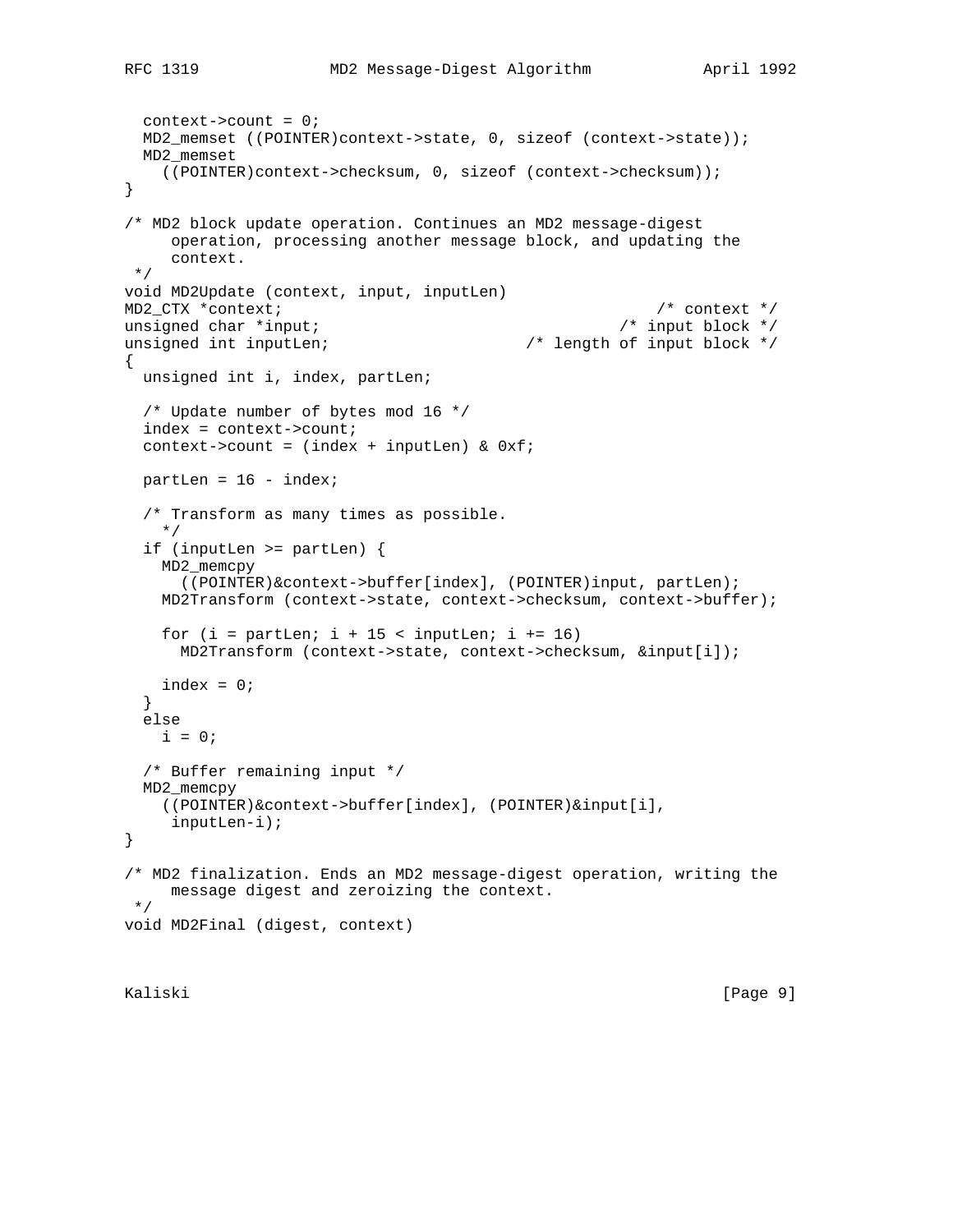```
unsigned char digest[16]; \sqrt{ } message digest */
MD2_CTX *context; /* context */
{
  unsigned int index, padLen;
   /* Pad out to multiple of 16.
   */
   index = context->count;
 padLen = 16 - index; MD2Update (context, PADDING[padLen], padLen);
   /* Extend with checksum */
  MD2Update (context, context->checksum, 16);
   /* Store state in digest */
  MD2_memcpy ((POINTER)digest, (POINTER)context->state, 16);
   /* Zeroize sensitive information.
   */
  MD2_memset ((POINTER)context, 0, sizeof (*context));
}
/* MD2 basic transformation. Transforms state and updates checksum
    based on block.
 */
static void MD2Transform (state, checksum, block)
unsigned char state[16];
unsigned char checksum[16];
unsigned char block[16];
{
  unsigned int i, j, t;
  unsigned char x[48];
   /* Form encryption block from state, block, state ^ block.
   */
  MD2_memcpy ((POINTER)x, (POINTER)state, 16);
  MD2_memcpy ((POINTER)x+16, (POINTER)block, 16);
 for (i = 0; i < 16; i++)x[i+32] = state[i] \land block[i]; /* Encrypt block (18 rounds).
   */
 t = 0;for (i = 0; i < 18; i++) {
   for (j = 0; j < 48; j++)t = x[j] ^= PI_SUBST[t];
   t = (t + i) & 0xff; }
```
Kaliski [Page 10]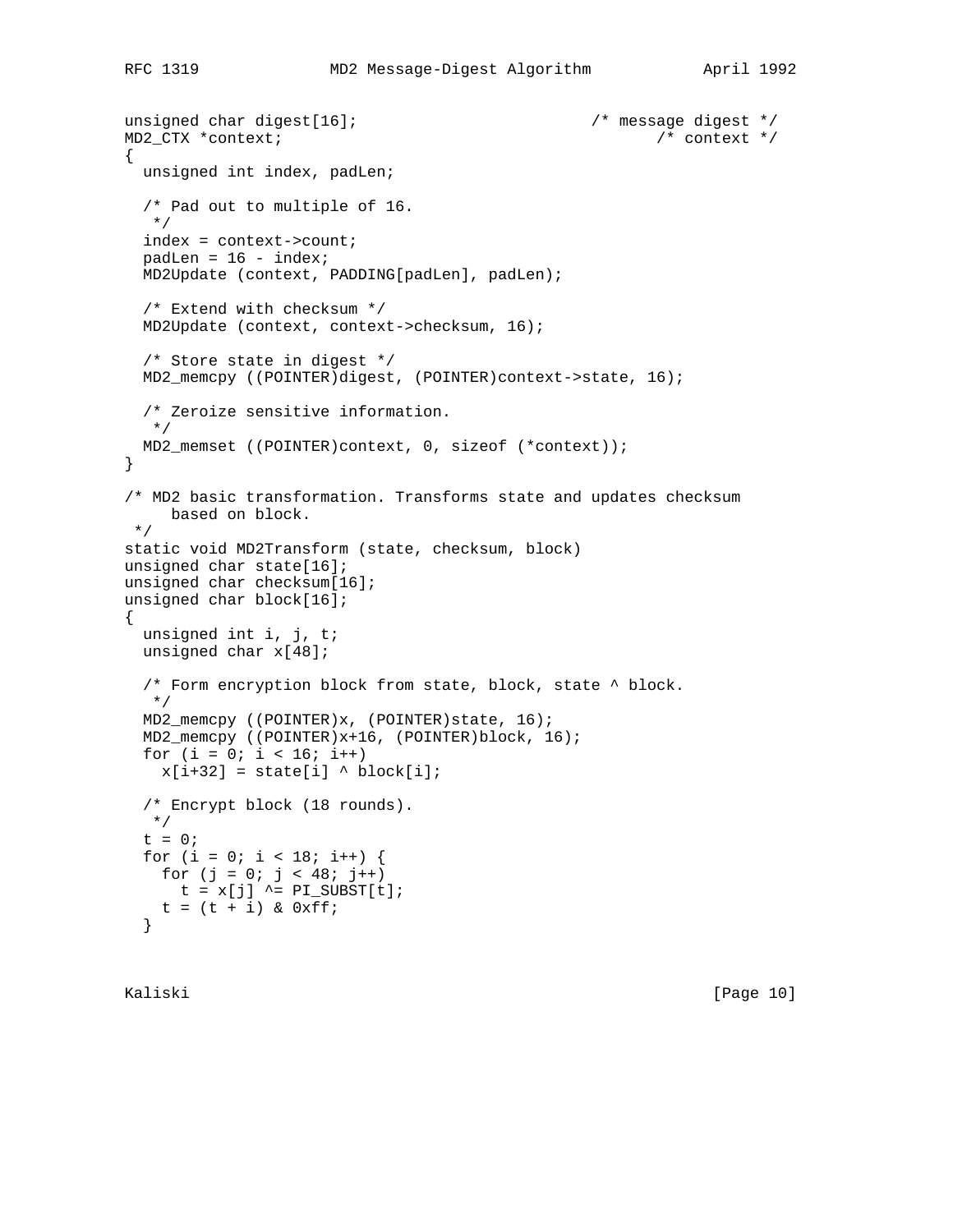```
 /* Save new state */
  MD2_memcpy ((POINTER)state, (POINTER)x, 16);
   /* Update checksum.
   */
  t = checksum[15];
  for (i = 0; i < 16; i++)t = checksum[i] ^= PI\_SUBST[block[i] ^ t];
  /* Zeroize sensitive information.
   */
  MD2_memset ((POINTER)x, 0, sizeof (x));
}
/* Note: Replace "for loop" with standard memcpy if possible.
  */
static void MD2_memcpy (output, input, len)
POINTER output;
POINTER input;
unsigned int len;
{
  unsigned int i;
 for (i = 0; i < len; i++)output[i] = input[i];}
/* Note: Replace "for loop" with standard memset if possible.
  */
static void MD2_memset (output, value, len)
POINTER output;
int value;
unsigned int len;
{
  unsigned int i;
 for (i = 0; i < len; i++)((char *)output)[i] = (char)value;}
A.4 mddriver.c
/* MDDRIVER.C - test driver for MD2, MD4 and MD5
 */
/* Copyright (C) 1990-2, RSA Data Security, Inc. Created 1990. All
   rights reserved.
```
Kaliski [Page 11]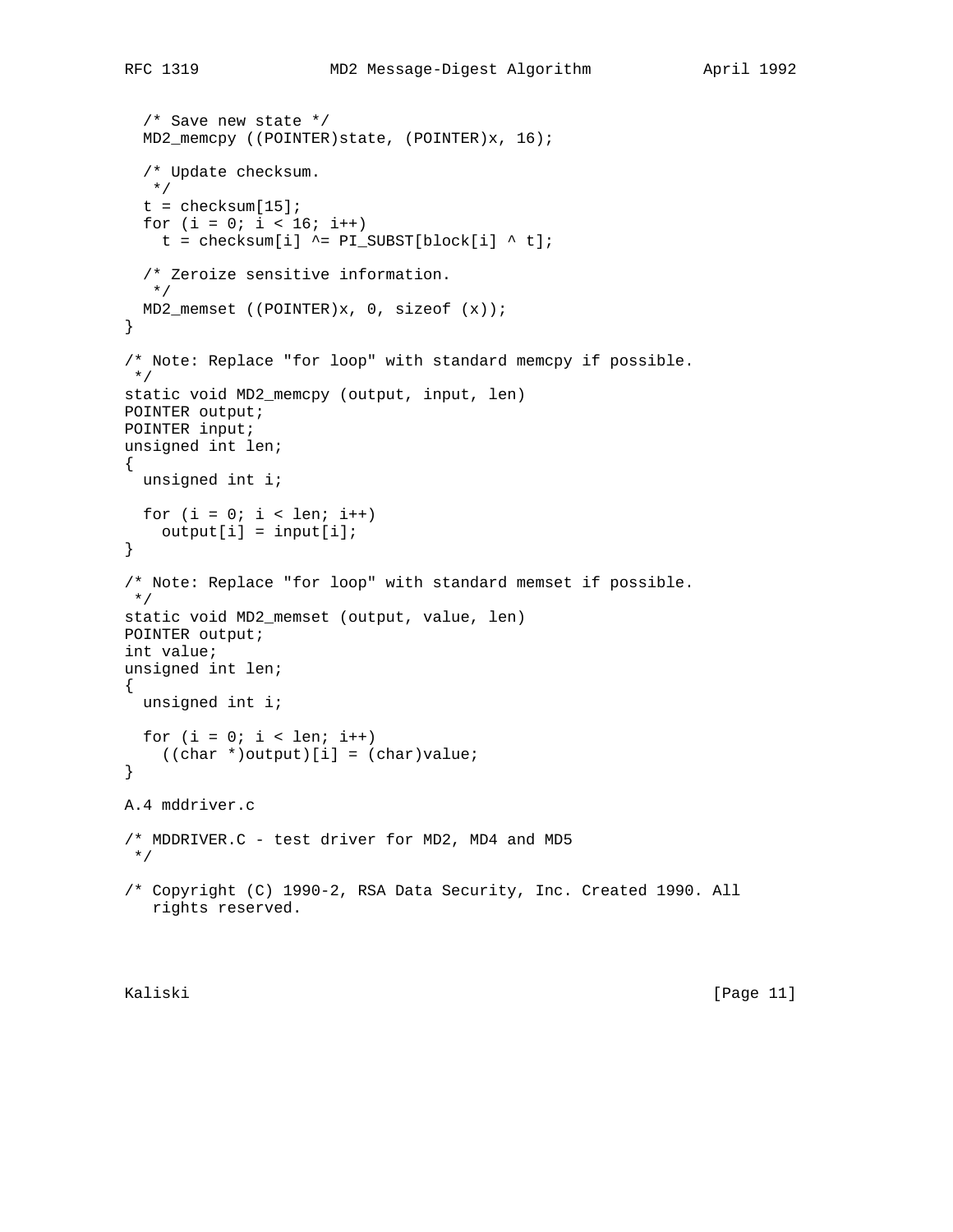RSA Data Security, Inc. makes no representations concerning either the merchantability of this software or the suitability of this software for any particular purpose. It is provided "as is" without express or implied warranty of any kind. These notices must be retained in any copies of any part of this documentation and/or software. \*/ /\* The following makes MD default to MD5 if it has not already been defined with C compiler flags. \*/ #ifndef MD #define MD MD5 #endif #include <stdio.h> #include <time.h> #include <string.h> #include "global.h"  $\# \text{if MD} == 2$ #include "md2.h" #endif #if  $MD == 4$ #include "md4.h" #endif #if  $MD == 5$ #include "md5.h" #endif /\* Length of test block, number of test blocks. \*/ #define TEST\_BLOCK\_LEN 1000 #define TEST\_BLOCK\_COUNT 1000 static void MDString PROTO\_LIST ((char \*)); static void MDTimeTrial PROTO\_LIST ((void)); static void MDTestSuite PROTO\_LIST ((void)); static void MDFile PROTO\_LIST ((char \*)); static void MDFilter PROTO\_LIST ((void)); static void MDPrint PROTO\_LIST ((unsigned char [16]));  $\# \text{if MD} == 2$ #define MD\_CTX MD2\_CTX #define MDInit MD2Init #define MDUpdate MD2Update #define MDFinal MD2Final #endif

Kaliski [Page 12]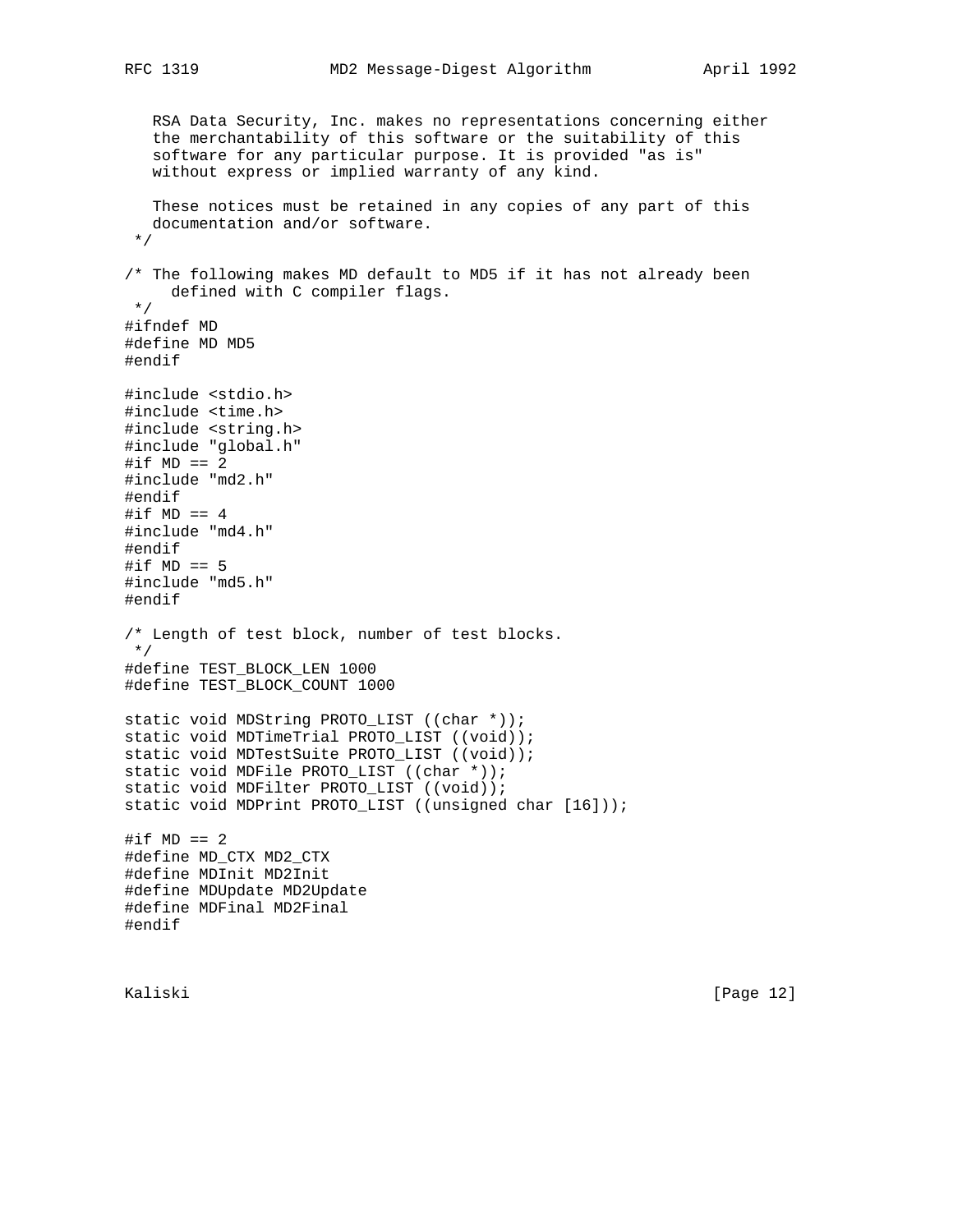```
#if MD == 4#define MD_CTX MD4_CTX
#define MDInit MD4Init
#define MDUpdate MD4Update
#define MDFinal MD4Final
#endif
#if MD == 5#define MD_CTX MD5_CTX
#define MDInit MD5Init
#define MDUpdate MD5Update
#define MDFinal MD5Final
#endif
/* Main driver.
   Arguments (may be any combination):
     -sstring - digests string
     -t - runs time trial
     -x - runs test script
     filename - digests file
     (none) - digests standard input
  */
int main (argc, argv)
int argc;
char *argv[];
{
  int i;
  if (\text{argc} > 1)for (i = 1; i < argc; i++)if (\arg v[i][0] == '-' && \arg v[i][1] == 's')MDString (\text{argv}[i] + 2);
      else if (strcmp (argv[i], " -t") == 0) MDTimeTrial ();
       else if (strcmp (argv[i], "-x") == 0)
         MDTestSuite ();
       else
         MDFile (argv[i]);
  else
    MDFilter ();
  return (0);
}
/* Digests a string and prints the result.
 */
static void MDString (string)
char *string;
```
Kaliski [Page 13]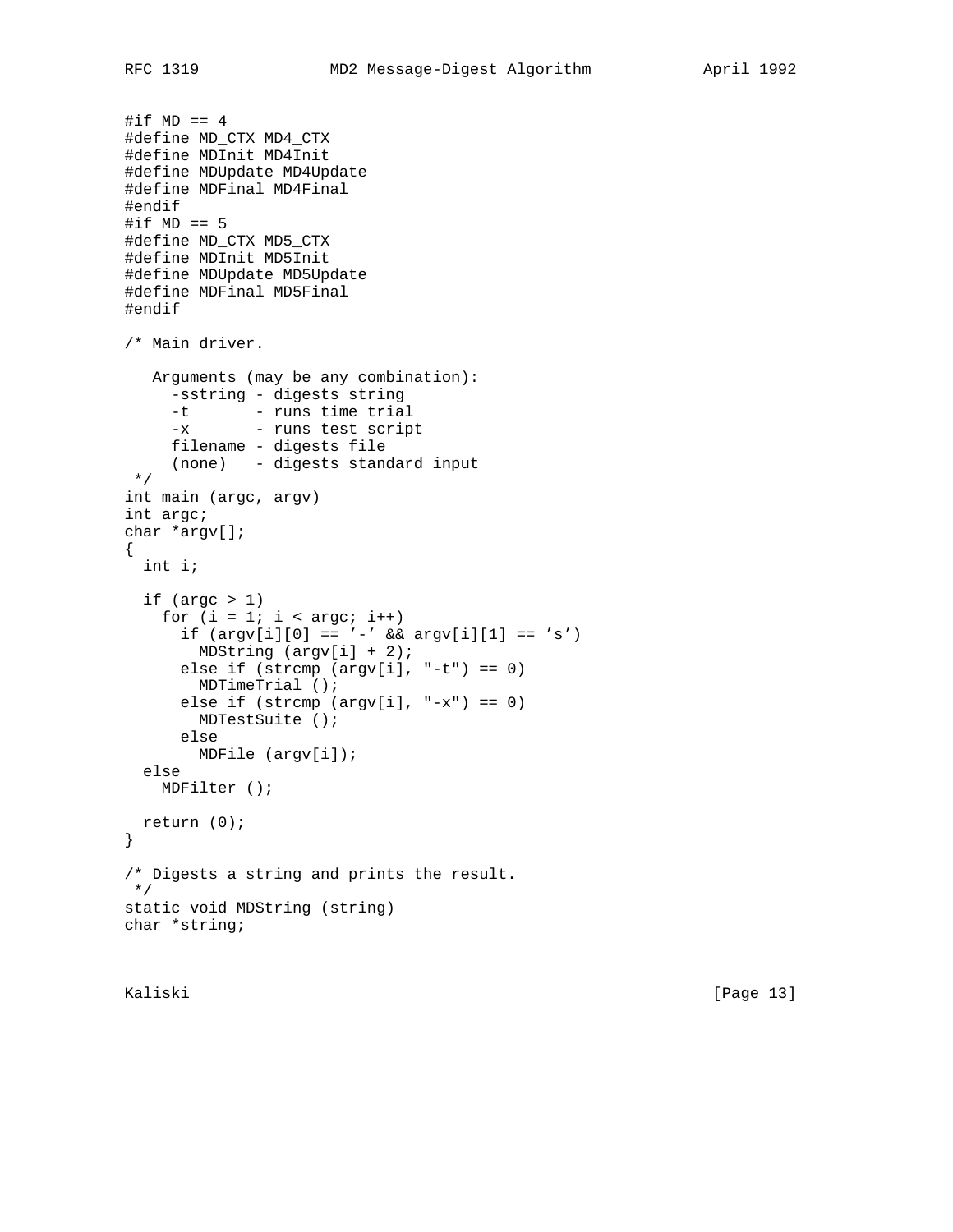```
{
  MD_CTX context;
  unsigned char digest[16];
   unsigned int len = strlen (string);
  MDInit (&context);
  MDUpdate (&context, string, len);
  MDFinal (digest, &context);
 printf ("MD%d (\n\sqrt{\frac{2s}{\n}}) = ", MD, string);
  MDPrint (digest);
 printf (\sqrt[n]{n});
}
/* Measures the time to digest TEST_BLOCK_COUNT TEST_BLOCK_LEN-byte
     blocks.
 */
static void MDTimeTrial ()
{
  MD_CTX context;
  time_t endTime, startTime;
  unsigned char block[TEST_BLOCK_LEN], digest[16];
  unsigned int i;
  printf
     ("MD%d time trial. Digesting %d %d-byte blocks ...", MD,
      TEST_BLOCK_LEN, TEST_BLOCK_COUNT);
   /* Initialize block */
  for (i = 0; i < \text{TEST\_Block\_LEN}; i++)block[i] = (unsigned char)(i & 0xff);
   /* Start timer */
   time (&startTime);
   /* Digest blocks */
  MDInit (&context);
  for (i = 0; i < \text{TEST\_Block\_COUNT}; i++) MDUpdate (&context, block, TEST_BLOCK_LEN);
  MDFinal (digest, &context);
   /* Stop timer */
   time (&endTime);
  printf (" done\n");
  printf ("Digest = ");
  MDPrint (digest);
 printf ("\nTime = dd seconds\n", (long)(endTime-startTime));
```
Kaliski [Page 14]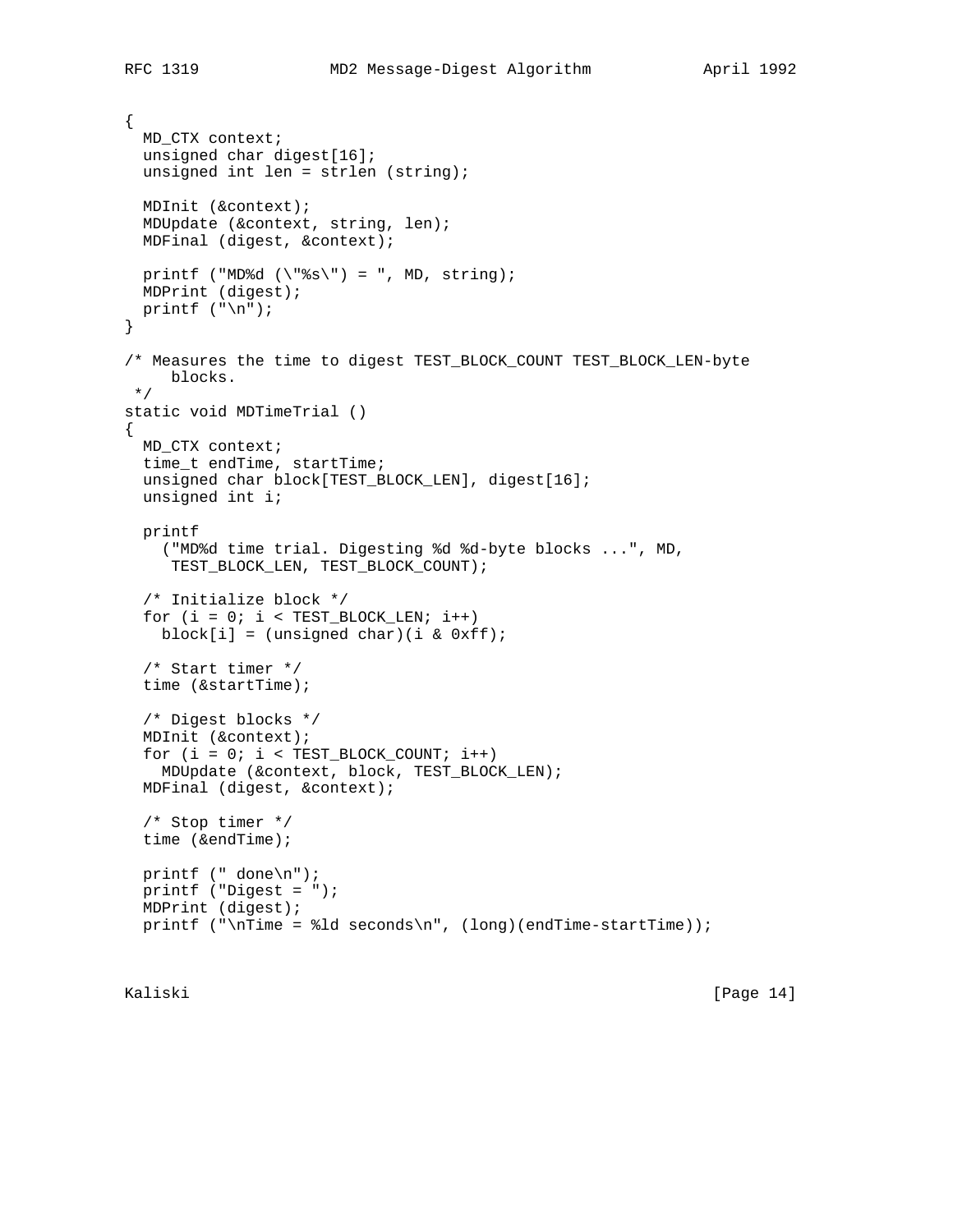```
 printf
     ("Speed = %ld bytes/second\n",
      (long)TEST_BLOCK_LEN * (long)TEST_BLOCK_COUNT/(endTime-startTime));
}
/* Digests a reference suite of strings and prints the results.
 */
static void MDTestSuite ()
{
  printf ("MD%d test suite:\n", MD);
  MDString ("");
  MDString ("a");
  MDString ("abc");
  MDString ("message digest");
  MDString ("abcdefghijklmnopqrstuvwxyz");
  MDString
    ("ABCDEFGHIJKLMNOPQRSTUVWXYZabcdefghijklmnopqrstuvwxyz0123456789");
  MDString
    ("1234567890123456789012345678901234567890\
1234567890123456789012345678901234567890");
}
/* Digests a file and prints the result.
 */
static void MDFile (filename)
char *filename;
{
  FILE *file;
  MD_CTX context;
  int len;
  unsigned char buffer[1024], digest[16];
   if ((file = fopen (filename, "rb")) == NULL)
    printf ("%s can't be opened\n", filename);
   else {
    MDInit (&context);
     while (len = fread (buffer, 1, 1024, file))
      MDUpdate (&context, buffer, len);
    MDFinal (digest, &context);
    fclose (file);
   printf ("MD%d (\$s) = ", MD, filename);
    MDPrint (digest);
   printf (\sqrt[n]{n});
   }
}
```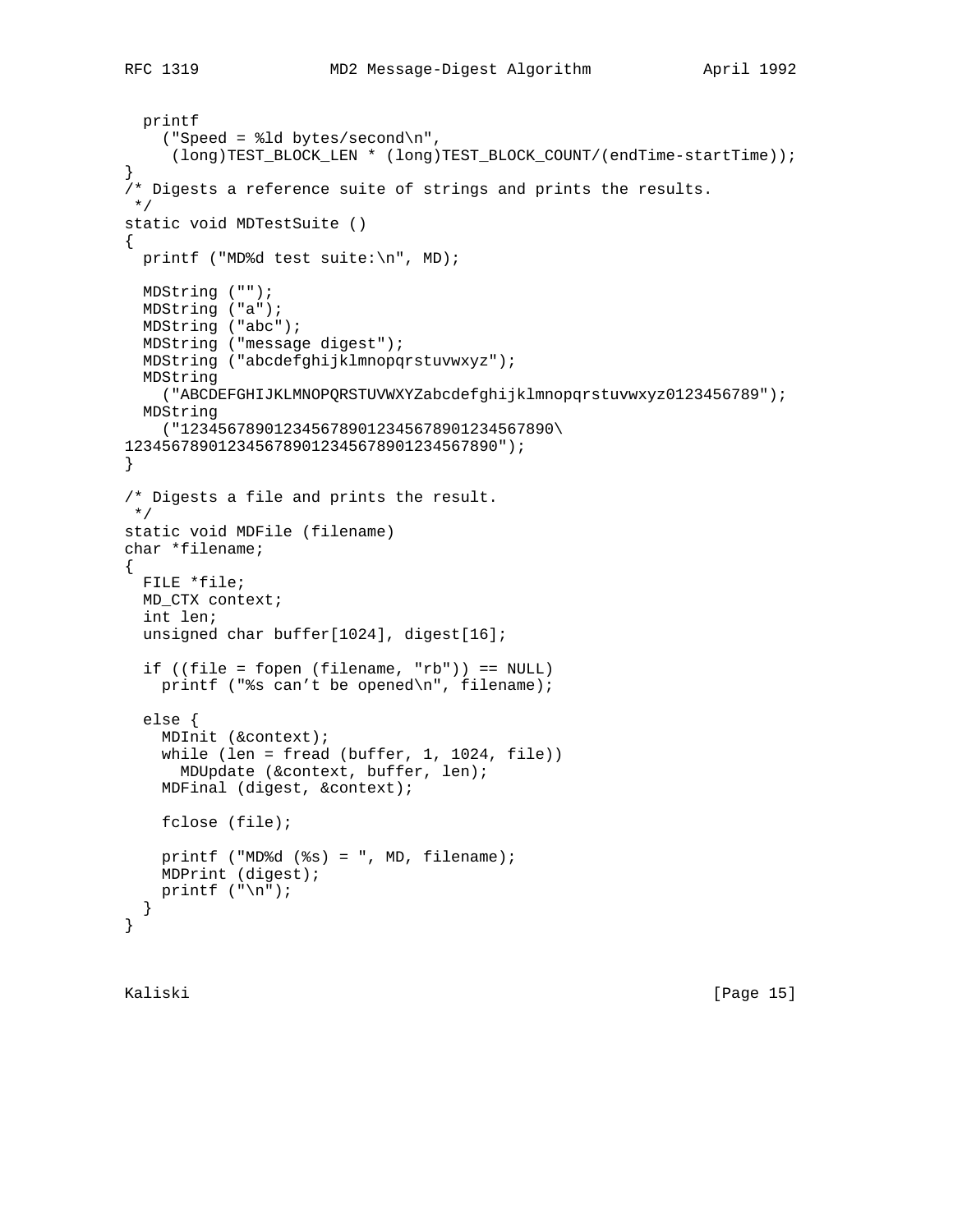```
/* Digests the standard input and prints the result.
 */
static void MDFilter ()
{
  MD_CTX context;
  int len;
  unsigned char buffer[16], digest[16];
  MDInit (&context);
  while (len = fread (buffer, 1, 16, stdin))
     MDUpdate (&context, buffer, len);
  MDFinal (digest, &context);
  MDPrint (digest);
 printf (\sqrt[n]{n});
}
/* Prints a message digest in hexadecimal.
 */
static void MDPrint (digest)
unsigned char digest[16];
{
  unsigned int i;
 for (i = 0; i < 16; i++) printf ("%02x", digest[i]);
}
A.5 Test suite
    The MD2 test suite (driver option "-x") should print the following
   results:
MD2 test suite:
MD2 ("") = 8350e5a3e24c153df2275c9f80692773
MD2 ("a") = 32ec01ec4a6dac72c0ab96fb34c0b5d1
MD2 ("abc") = da853b0d3f88d99b30283a69e6ded6bb
MD2 ("message digest") = ab4f496bfb2a530b219ff33031fe06b0
MD2 ("abcdefghijklmnopqrstuvwxyz") = 4e8ddff3650292ab5a4108c3aa47940b
MD2 ("ABCDEFGHIJKLMNOPQRSTUVWXYZabcdefghijklmnopqrstuvwxyz0123456789") =
da33def2a42df13975352846c30338cd
MD2 ("123456789012345678901234567890123456789012345678901234567890123456
78901234567890") = d5976f79d83d3a0dc9806c3c66f3efd8
```
Kaliski [Page 16]